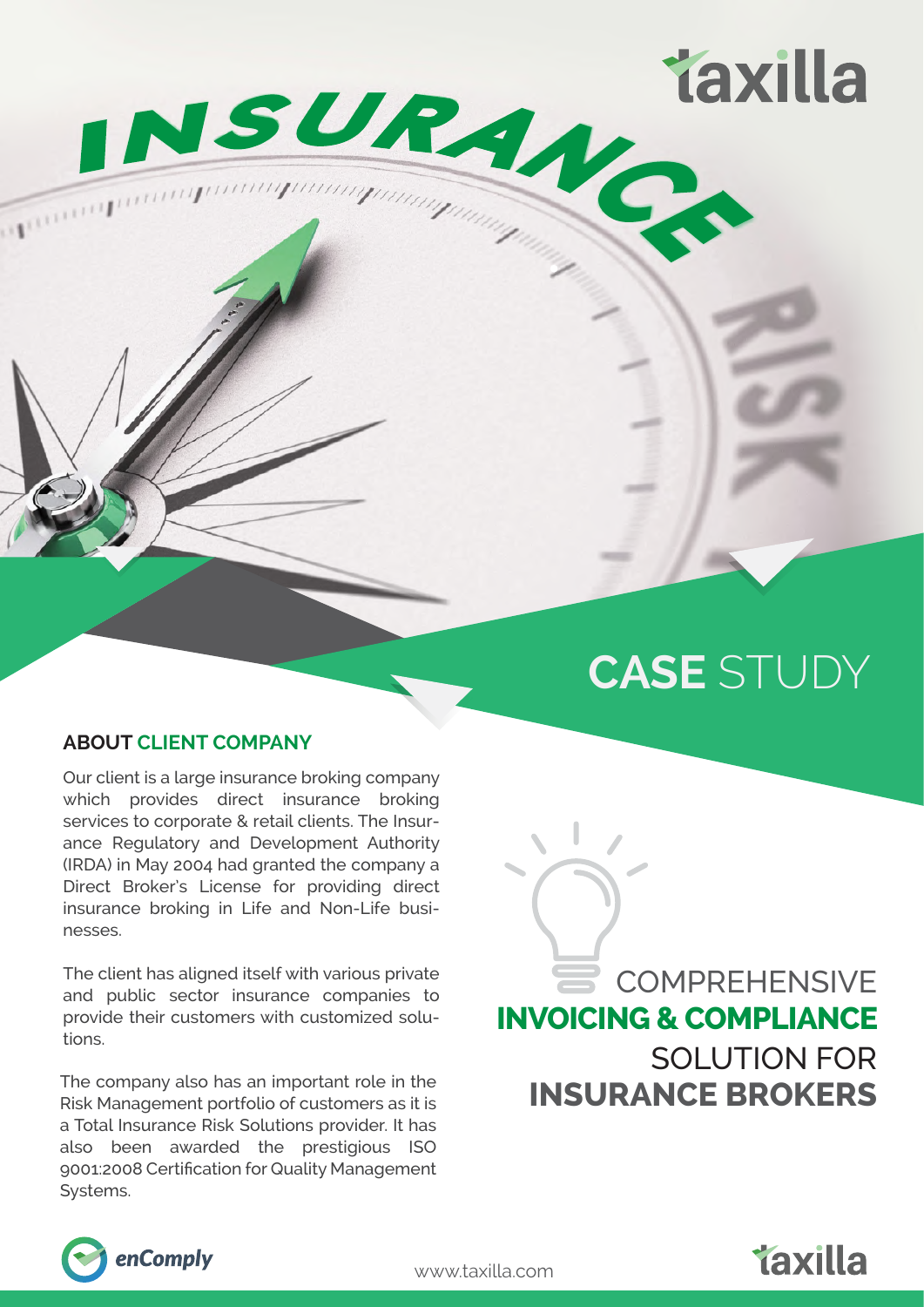## **ABSTRACT**

# **WE MINIMIZE TIME & EFFORT**

Insurance brokerage companies spend considerable time and effort in converting policy data received from insurance companies into taxable invoices due to brokerage specific requirements such as generating reward and brokerage invoices separately, aggregation of policy data by state/GSTIN, computation of reward and brokerage amounts.

Taxilla has developed a comprehensive solution for insurance brokerage companies for addressing the unique challenges involved in GST invoice generation and tax returns management.

Using the enInvoice insurance solution, a client can synchronize their supply master and customer masters, upload policy statements received from insurance companies for tax determination, generate brokerage and reward tax invoices and automated GST returns management seamlessly using the enInvoice solution on the Taxilla Platform.

Manually performing GST compliance takes a lot of time and effort and is error-prone. Without a comprehensive automated solution, the taxation and operations team end up working on operational work rather than focusing on their core and strategic functions.

# **PROBLEM STATEMENT**

# Many Problems **One Solution -** Taxilla

# **Automation is the key**

 The client company had previously used an ASP/GSP solution for managing their GST Compliance. However, they have not been able to automate the entire process even after a duration of one year.

 $\Theta$  There was a tremendous effort spent in manually processing 4 lakh policy statements into GST invoices involving a dedicated team of ten resources.

 $\Theta$  Our client was providing insurance broking services to various insurance companies. Each insurance company was providing policy data in different formats. Every insurance company had different requirements – some companies wanted policies to be aggregated as invoice at state-level while others were looking for division-level aggregation. There was a need to configure the invoice generation process to aggregate policy data at the insurance company level.

 $\Theta$  The Invoice generation process required the same data to be duplicated twice - once for brokerage invoices and again for rewards invoices.

 $\Theta$  The need of the hour was automatic generation of Invoice number Invoice generation as per the specific requirement based on the insurance company, type of end customer, place of supply etc.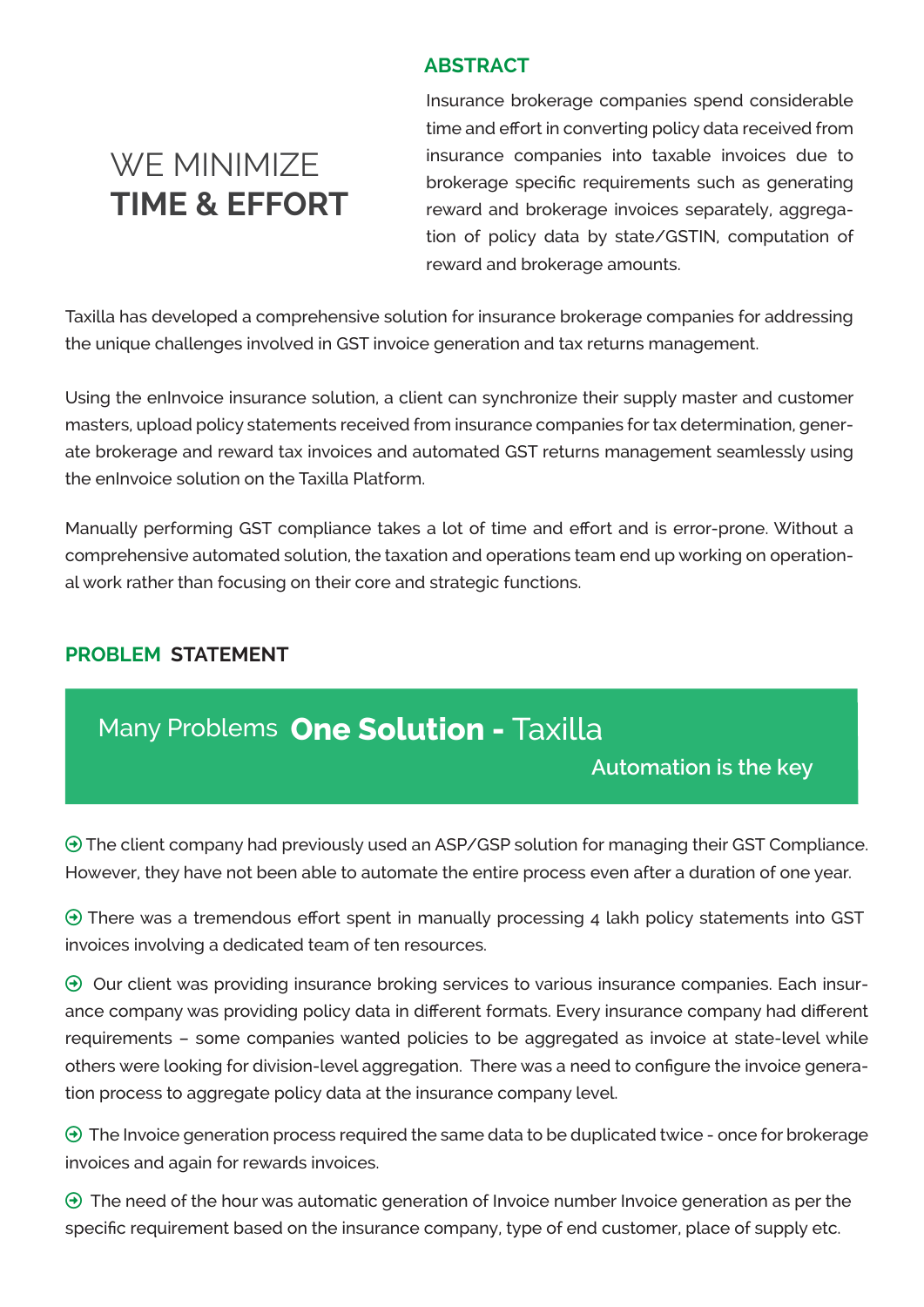$\Theta$  The manual effort required in preparing GST returns using the invoice information needs to be eliminated.

 $\Theta$  The generated invoices ware currently being mailed manually. This process needed automated.

## **APPROACH:**

# **PATHWAY TO SUCCESS**

# **TAXILLA ALL THE WAY**

Taxilla's app development lifecycle approach was followed for our Client & the result was a time bound delivery and a happy client.



#### **A SUREFIRE MODEL OF SUCCESS Taxilla app Development lifecycle Elaborate Prototype Review Go-Live Evolve Envisage Refine/ Reiterate 1 2** <u>ଜ</u> **4 5 6 7**

#### **Envisage:**

The Taxilla team has conducted a day-long workshop in order to better understand the problem at hand & to map the exact requirements of the client. The outcome of this stage is a draft specification document of the app to be built.

#### **Elaborate:**

Envisaging is followed by an elaboration stage. Focused group interviews & research were carried out to better formulate the solution taking all possible use cases into consideration. A final application blue print was created & requirements were clearly laid out with detailed understanding of:

- $\Theta$  Client's current business process and the challenges in the current operational model
- $\Theta$  Customer and supply master data requirements
- $\Theta$  Mapping of policy data with invoice data
- $\Theta$  Invoice generation logic based on customer requirement and customer type
- $\Theta$  Invoice number and printable invoice naming formats
- $\Theta$  Computation logic for brokerage and reward invoices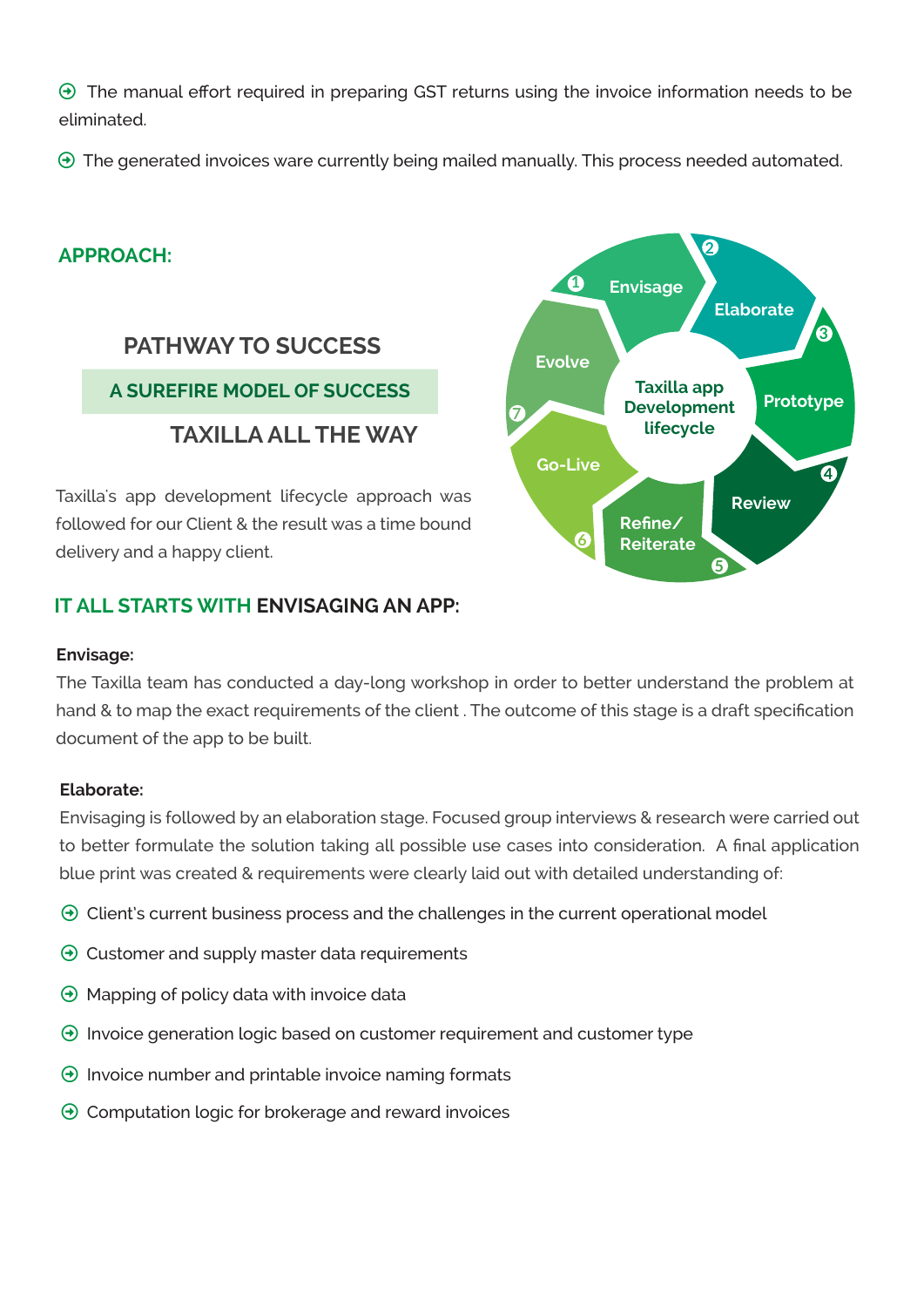#### **Prototype:**

After the specification documents were reviewed & approved by the client, the Taxilla team designed, developed and integrated multiple bridge applications using MACre application development studio. Thereafter,. The prototype was built after proper feedback from the client and in line with the envisaged application.

#### **Review:**

Continuous reviews were conducted & feedback was sorted regularly to ensure the implementation was in inline with the expectation of all stakeholders of the client companies ( Including IT users, Finance Teams, Key decision makers ).

#### **Refine/Re-iterate:**

The final product was enhanced and upgraded continuously in an agile manner to capture all the evolving requirements. The final application built matched the requirements of the customer after refining the prototype.

#### **Go-Live:**

This is the phase when the final applications were launched for our clients after thorough user acceptance tests & dedicated account manager was available for excellent support experience.

#### **Evolve:**

The launched apps keep evolving & Taxilla ensures to keep the apps updated according to the changing regulatory landscape & compliance needs. The upgrades and the new versions releases are well managed and all the stake holders are informed well ahead of the upgrade window.

### **SOLUTION**

#### **Happy customers guaranteed**

### **Obtain hassle-free GST Invoicing & compliance**

Taxilla was able to provide a complete GST Invoicing & compliance solution including Raw Policy Data Transformations, Master data synchronization, Policy data verification, GST tax invoice generation, Electronic delivery of invoices , GST returns filing and finally, sales-related analytics/MIS reports within a short span of one month.

#### **Using Taxilla's cloud data platform, the team:**

 $\Theta$  Developed inbound transformations to automatically synchronize Supply Master and Customer Master using extracts prepared from client accounting system.

 Validated Supply Master and Customer Master using HSN master data lookup and GSTIN Validation API provided by GSTN respectively.

 $\Theta$  Built the Policy Data application with reference to Supply Master and Customer master with the validations.

 $\Theta$  Developed inbound transformation to load policy data from Excel